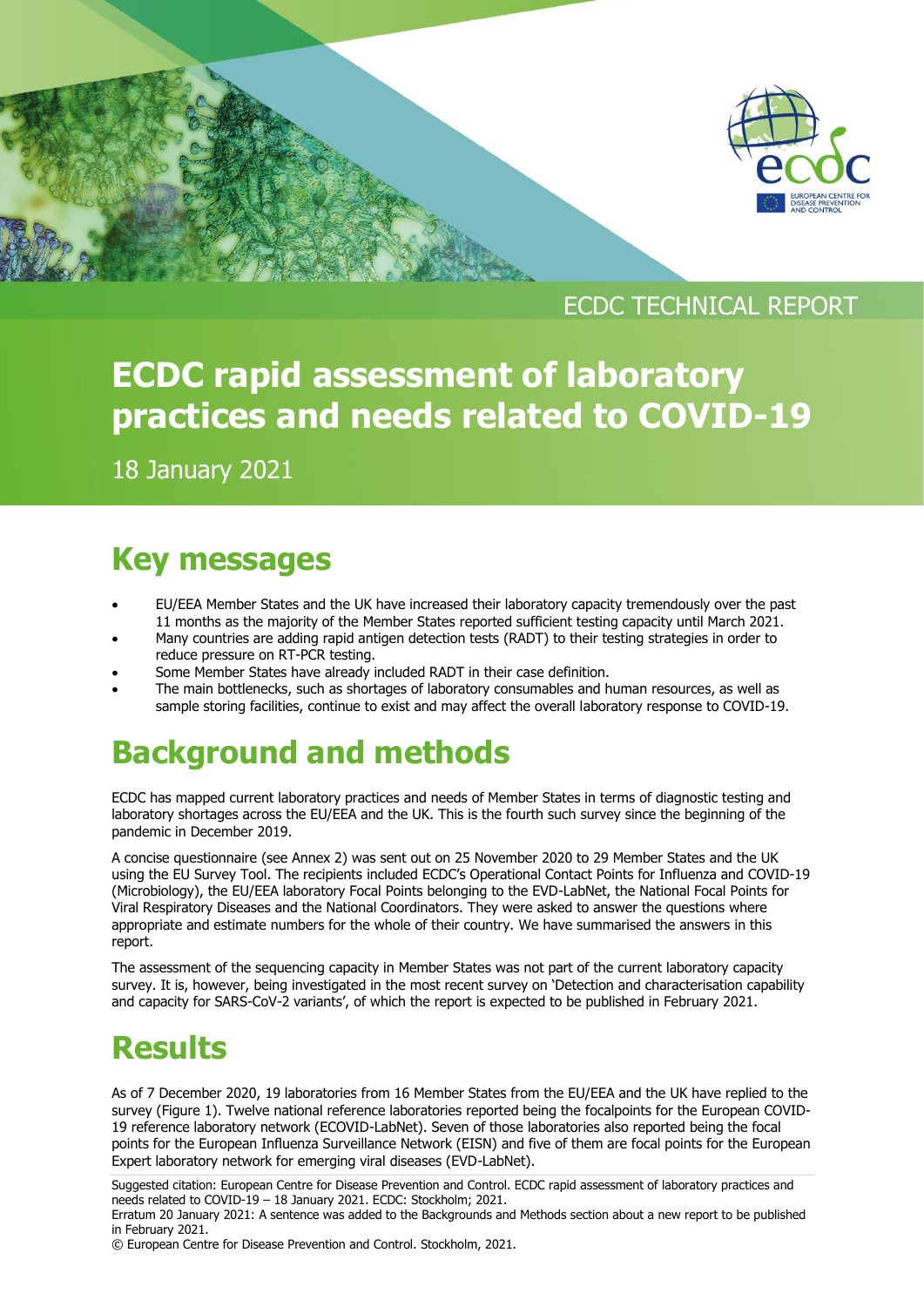The remaining seven laboratories are either focal points for EISN (one laboratory) or focal points for EVD-LabNet (three laboratories) or both (three laboratories). One laboratory reported being the poliovirus contact point.





Countries that were invited but did not provide responses are depicted in light green. Countries outside EU/EEA and UK region are in grey.

### **Testing capacity in the next four months**

We asked the countries about their COVID-19 testing capacity for the next four months until March 2021, assuming that the testing demands will be constant or increase during this time. Fourteen of the 16 countries reported sufficient testing capacity for the near future. One country did not consider their overall testing capacity sufficient for the next four months and will expand it. Two laboratories in two countries did not know as they lacked information from all laboratories in the country.

When asked about the prospects of reaching the limit of their testing capacity, 12 laboratories from 11 countries did not expect to reach their testing capacity limit within the next four months. Two countries expected to reach their testing capacity limit and five laboratories did not know.

### **Turn-around time of RT-PCR test results**

Based on the survey, the majority of laboratories are able to return all or most of the RT-PCR test results within 24 hours. Four national reference laboratories and two regional laboratories report 100% of the test results within 24 hours. Nine laboratories report up to 75% of the test results within 24 hours and four laboratories report up to 50% of the test results within that target time. One country reported that the time between making the appointment and communicating the results is on average 37 hours and for priority groups the time is 23 hours.

### **Prioritisation of target groups for testing**

Participants were asked whether they foresee a need for prioritisation of certain target groups for testing within the next four months. The results are presented in Figure 2. Elderly people and those with underlying chronic medical conditions, healthcare workers as well as hospitalised patients were among the highest reported groups for prioritisation. One country reported that they may need to prioritise sample handling within their clinical laboratory system and also reported an ongoing population wide testing programme. Other groups that were not listed but were mentioned were e.g. inhabitants and workers at closed institutions.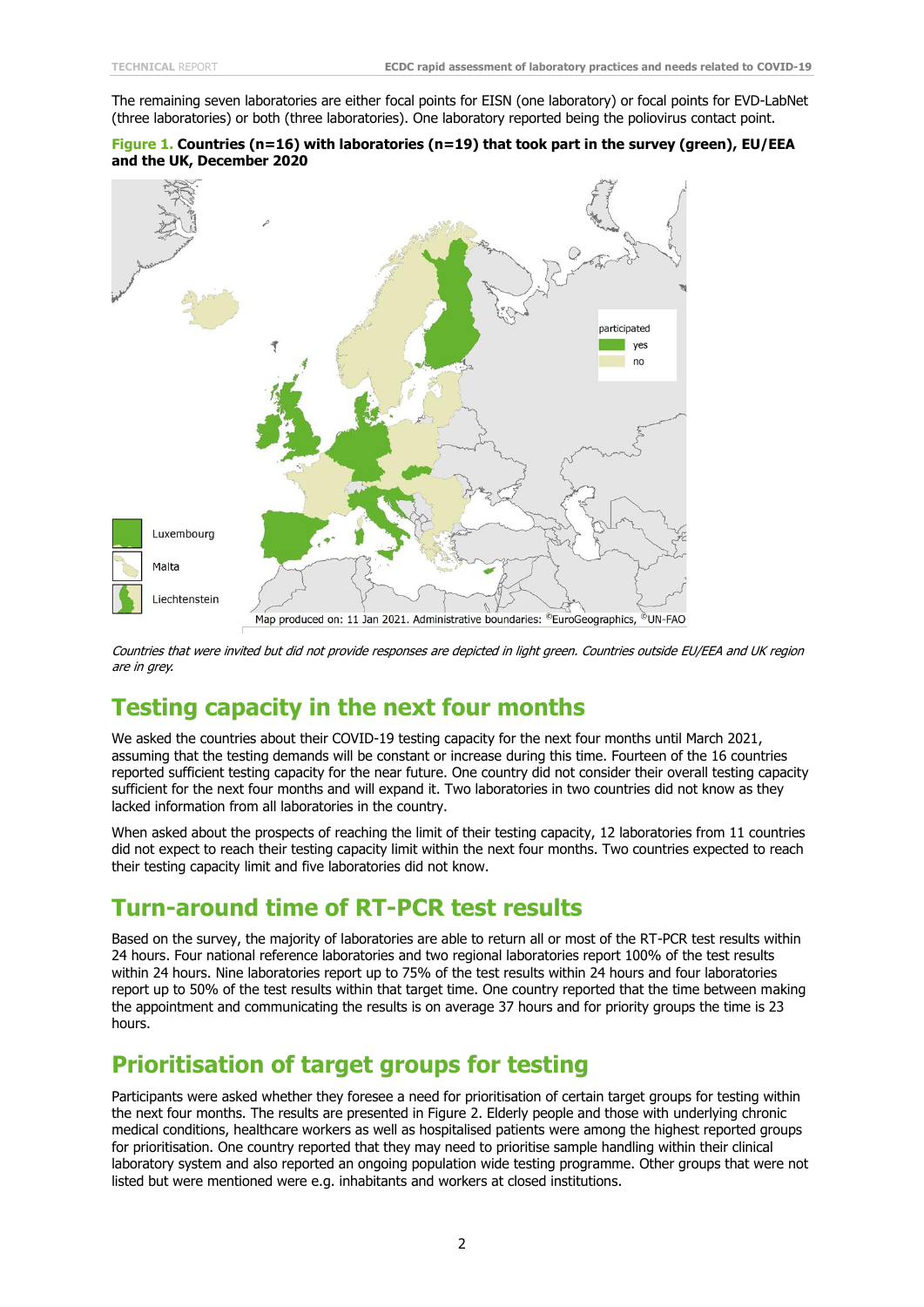One country included its complete testing criteria and prioritisation based on vulnerability, severity of clinical symptoms and likelihood of exposure in the response.

#### **Figure 2. Target groups prioritised for COVID-19 testing in the country within the next four months, EU/EEA and the UK, December 2020**



\* multiple choices could be made

### **COVID-19 case definitions in use**

If applicable, the participating countries included their current case definitions in this survey. The list of provided links and answers can be found in Annex 1. Six national reference laboratories have already integrated RADT into their case definitions and eight countries stated that they are planning to do so within the next four months (Annex 1). One country reported not knowing if they are going to do so.

### **Rapid antigen tests in use**

All six countries which have included RADTs in their national testing strategies are using one or more of the tests listed in Figure 3. Five out of the six countries are using various tests and one country is using only one test.

**Figure 3. Rapid antigen detection tests in use among the national reference laboratories in the six countries within the EU/EEA and the UK that have integrated rapid antigen detection tests or other rapid tests into their COVID-19 case definition, December 2020**



\* multiple choices could be made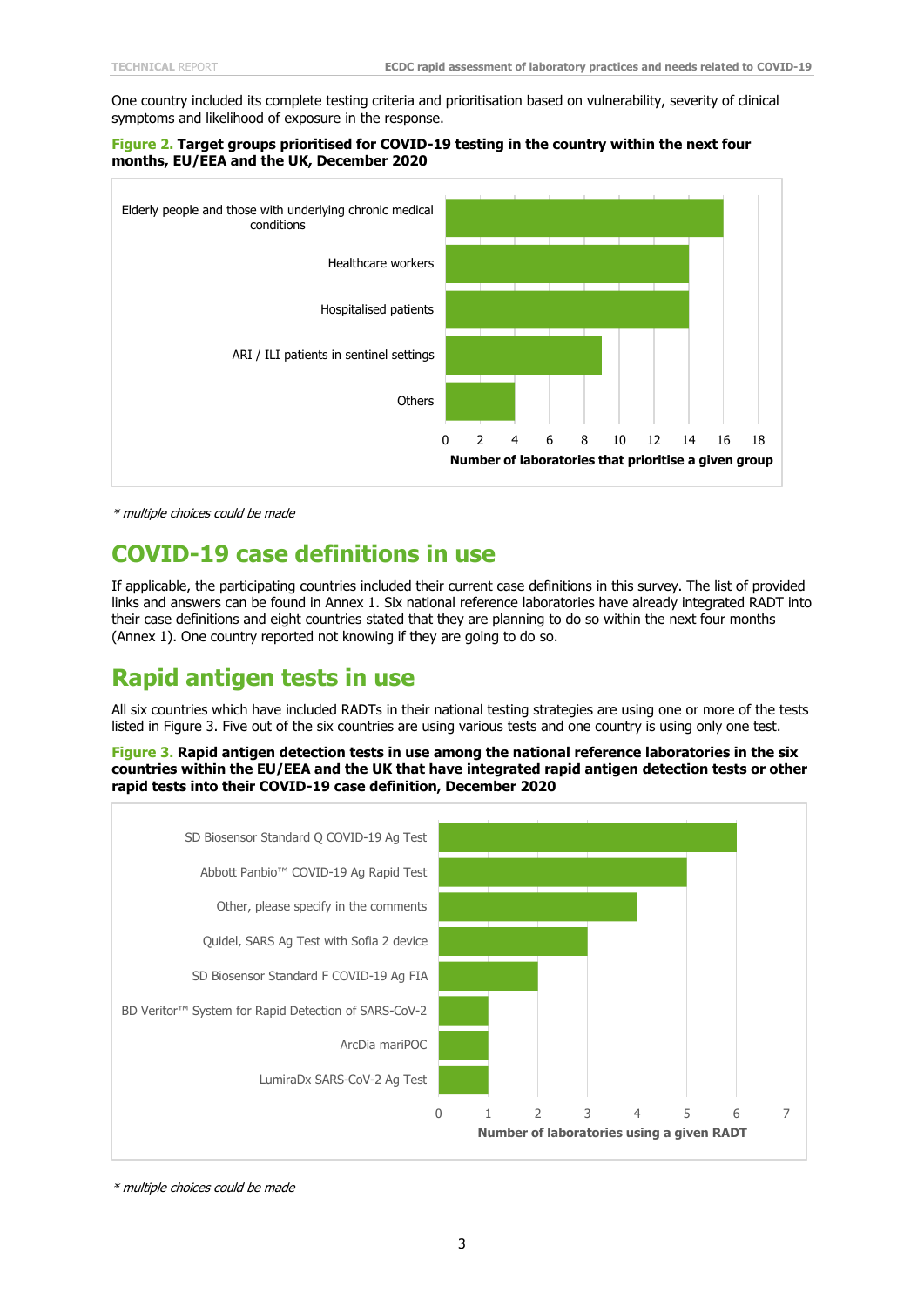### **Purpose for using rapid antigen detection tests**

Participants were asked to define the purpose for which they are using RADTs. Only countries who had included RADTs in their case definitions received this question and they could choose multiple purposes. National reference laboratories from the six countries and one additional regional laboratory had implemented testing with RADTs for symptomatic persons, e.g. influenza-like illness (ILI)/severe acute respiratory infections (SARI). For investigation of clusters or outbreaks three of the six countries are using RADTs. Four laboratories also use RADTs for screening purposes (Figure 4).

**Figure 4. Purposes for using rapid antigen detection tests in countries within the EU/EEA and UK which have integrated RADTs into their case definition, December 2020**



\* multiple choices could be made

### **Plans for implementing alternative rapid tests**

In the survey, the participants were asked about their plans to implement other rapid detection tests than RADTs, e.g. Loop-mediated Isothermal Amplification (LAMP) based assays. Laboratories in seven countries had plans to implement other rapid diagnostic tests for detection of SARS-CoV-2 infection, while four countries did not. Eight laboratories in seven countries did not know about plans to include other types of rapid tests. In one country, validation of LAMP-based tests was ongoing, and another country reported that LAMP-based tests are being prepared for validation if other testing capacities are not available.

### **Bottlenecks for laboratory response**

The main bottlenecks for the national laboratory response were reported as laid out in Figure 5. The bottlenecks varied across all areas that were given as options. The main categories of bottlenecks were shortages in laboratory consumables, logistics of sampling, shortage of human resources for laboratory analysis, capacity to store specimens for later analysis and lacking infrastructure for machine-to-machine result reporting. One topic that was raised in the comments was that technical laboratory staff is not stable and therefore constant training is required. Such training needs require additional resources of the other staff members.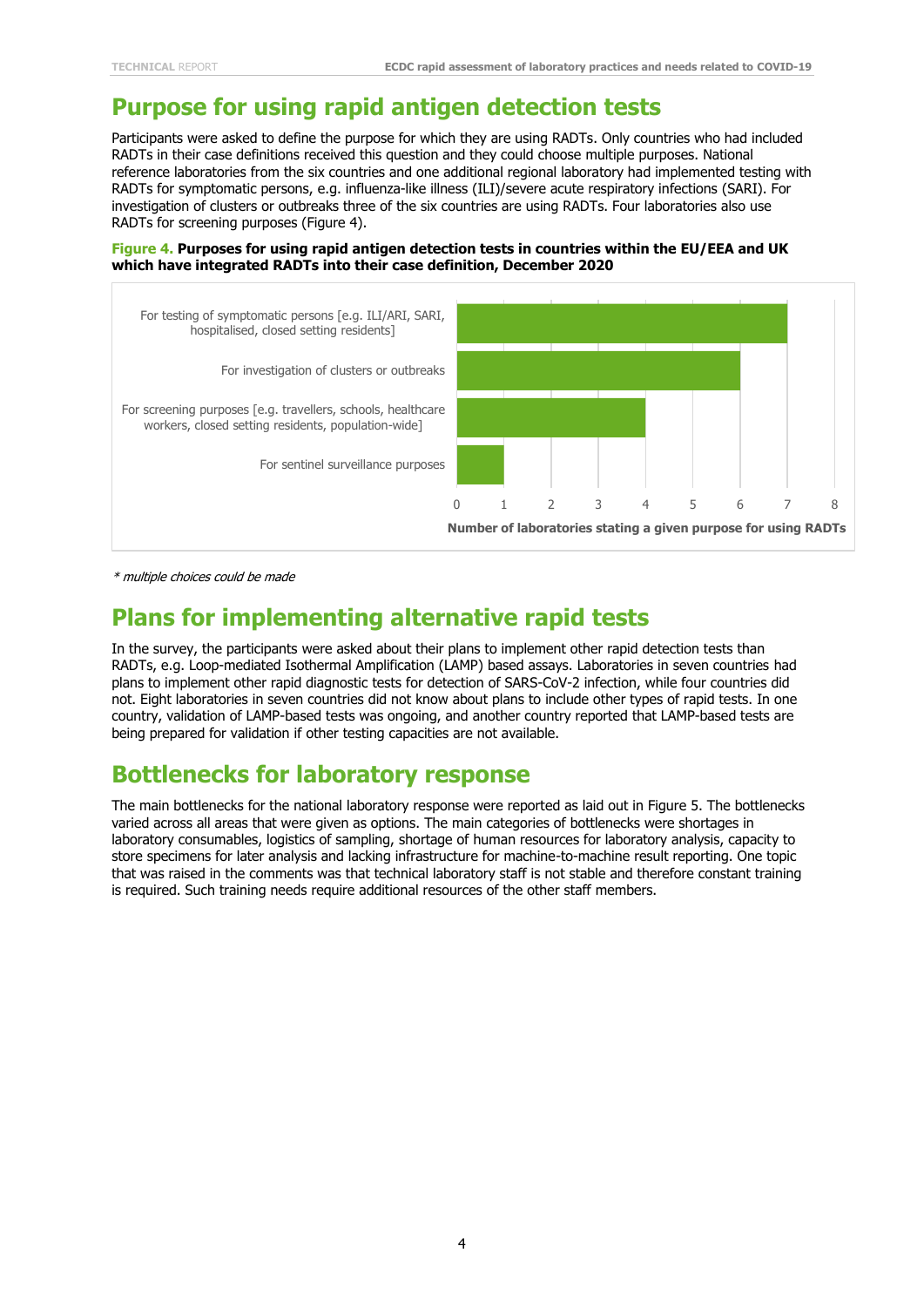#### **Figure 5. Main bottlenecks for the national laboratory response in the EU/EEA and UK, December 2020**



\* multiple choices could be made

### **Support from the European Commission and ECDC to address the bottlenecks**

The support considered helpful by Member States to alleviate the bottlenecks for the laboratory response are depicted in Figure 6. The type of support varied across all reporting categories. Information on assay performance and maintaining information exchange through ECOVID-LabNet were the most popular support types followed by assay reference standard materials and EQA for RADTs. Other types of support considered helpful were joint procurements for sampling material, laboratory consumables, RNA extraction, RT-PCR kits and RADTs. Additionally, a repository of trained laboratory staff, training of laboratory staff, assay validation protocol, support for virus support in neutralisation assay for characterisation of viruses, EQAs for subnational use, establishment of topic-specific laboratory working groups and sequencing support were also considered helpful.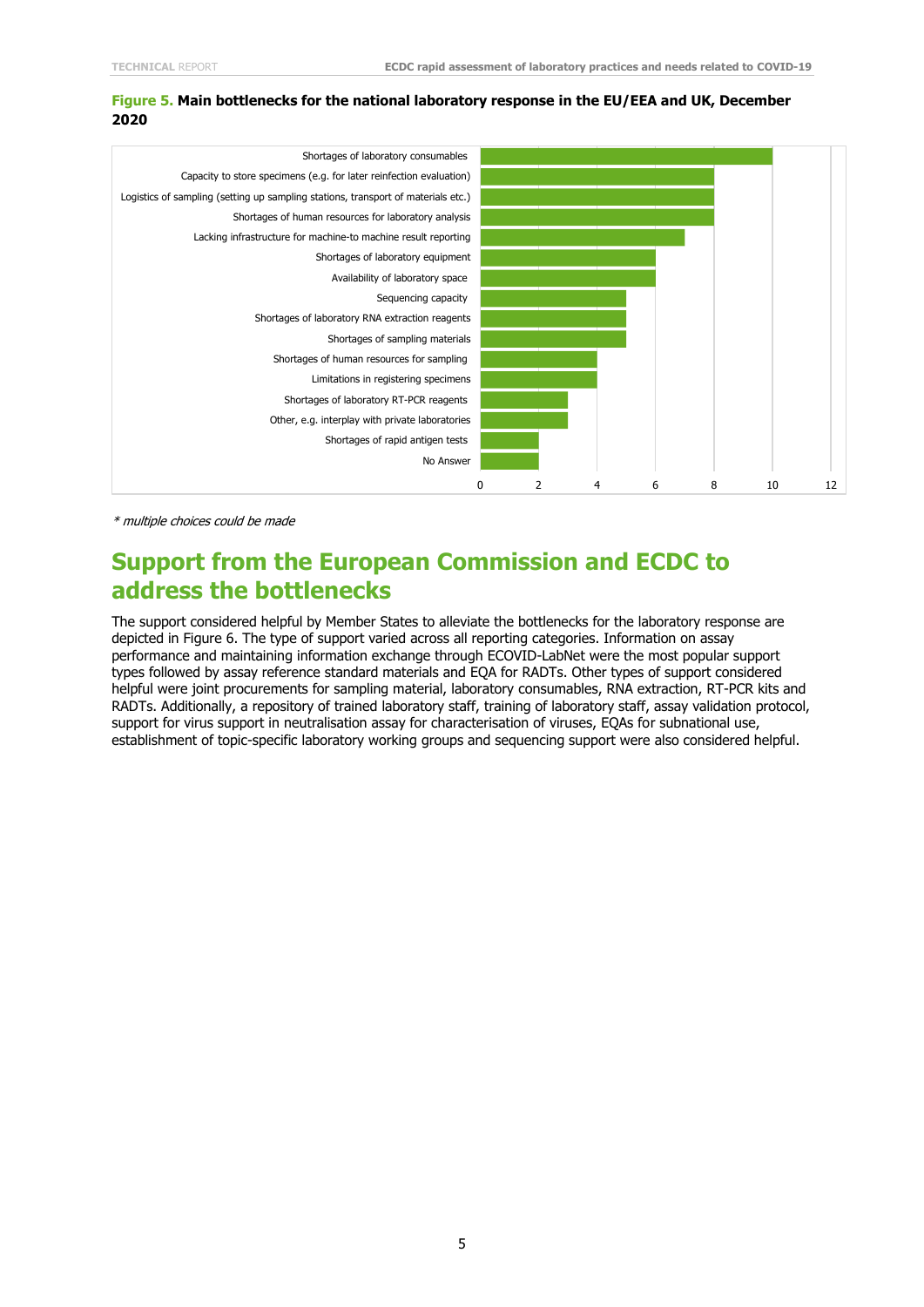#### **Figure 6. Support to alleviate bottlenecks for the national laboratory response, EU/EEA and UK, December 2020**



\* multiple choices could be made

# **Conclusions**

We assessed the current status of the EU/EEA and the UK COVID-19 laboratory response by sending out a short survey to all Member States and the UK. Only about half of the countries replied by 7 December 2020 and therefore the report is only a partial representation of the current status.

The vast majority of the responding countries (14 of 16) reported sufficient testing capacity until March 2021 (i.e. the end of the period to which the survey was addressed). Turnaround time for laboratory results within 24 hours of sampling has been set as a target by the European Commission [1]. The majority of the countries manage to report 75%-100% of their results within this timeframe. Even if the countries reported that they expect to have enough laboratory capacity available, prioritisation of testing towards elderly people and those with underlying conditions, healthcare workers and hospitalised patients has been adopted or proposed.

Many countries are in the phase of adding rapid antigen detection tests to their testing strategies and expect to reduce pressure on RT-PCR testing through that. Six countries have updated their case definitions to include rapid antigen detection test results and intended to test symptomatic persons and use rapid antigen detection tests for investigation of clusters or outbreaks. Four countries have decided to implement other rapid tests such as LAMP-based assays.

We consulted with Member States on their laboratory responses in March 2020. At that time, many laboratories reported shortages of laboratory consumables (unpublished results). Additional bottlenecks that were mentioned in the survey in March 2020 included shortcomings in the logistics of sampling, shortages of human resources for laboratory analysis, limited capacity to store specimens for later analysis and lacking infrastructure for machineto-machine result reporting. Such capacity issues continue to hamper the overall laboratory response to COVID-19. If shortages in laboratory consumables and reagents continue, laboratories may not be able to deliver the testing volumes that are expected. This will reduce the detection of the SARS-CoV-2 virus in the population and therefore leave a gap of knowledge to perform contact tracing and isolation of persons who are infected and their contacts, and therefore reduce the possibility to stop the transmission. Lack of trained staff in laboratories is a constant issue as a lot of the laboratory work is still performed manually. The training of new staff requires resources from existing staff and may therefore slow down the laboratory response.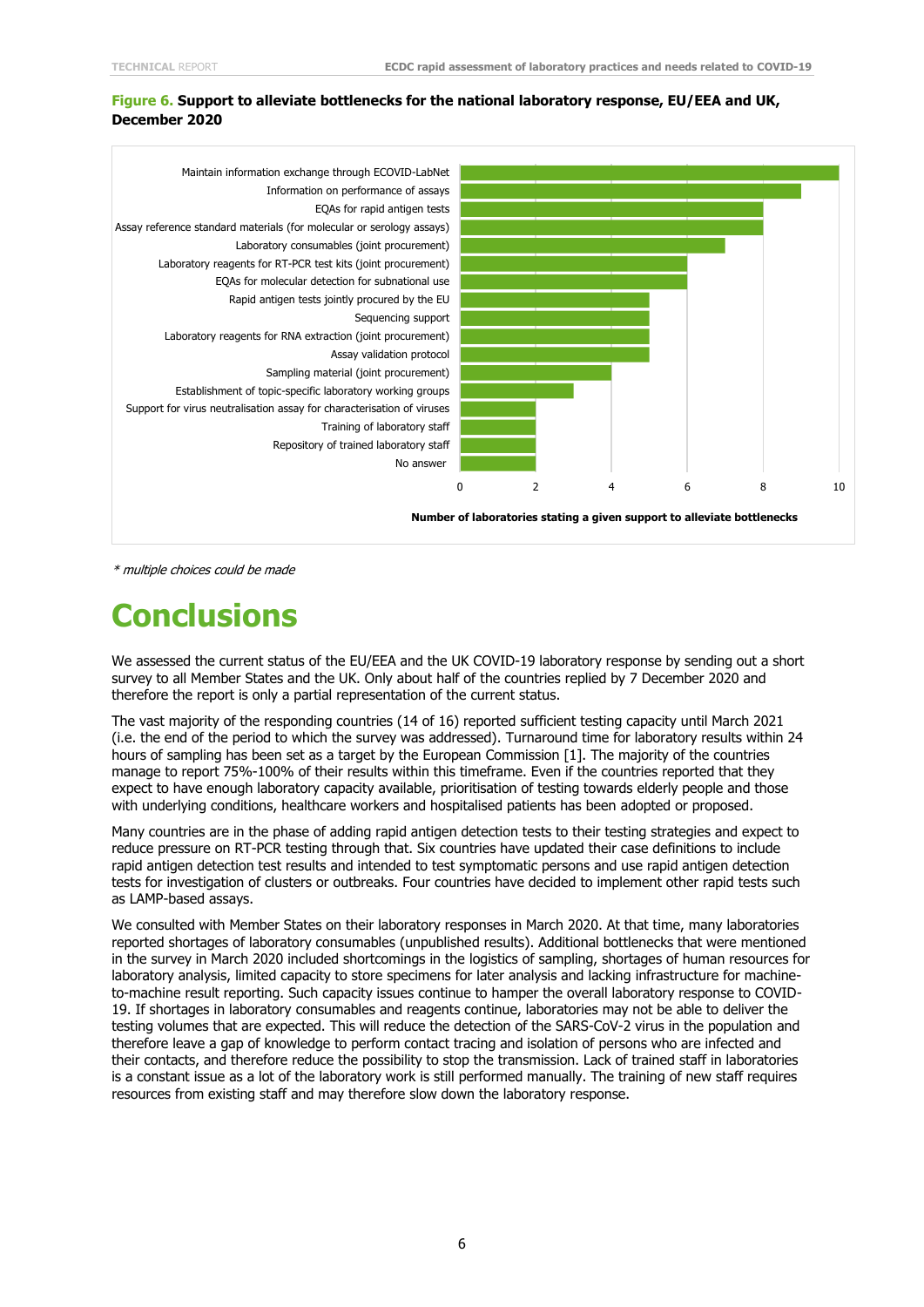In the current survey, Member States express a need for support from the European Union services. The expected support varies from information on appropriate assays to training of laboratory staff. The joint procurement of laboratory consumables and tests is already ongoing and will continue to support the Member State laboratories. ECDC is providing sequencing support through an existing framework contract and the ECOVID-LabNet is going to host a virology characterisation working group in 2021 and continues with the regular ECOVID-LabNet information sharing mechanisms. ECDC has already performed a molecular detection external quality assessment of COVID-19 detection (accepted manuscript) and is in progress to launch a second external quality assessment on serology. The Commission Joint Research Centre has developed an RNA standard to be used in RT-PCR and is in development of serological assay standard material. On 7 December 2020, two new reference materials for the quality control of SARS-CoV-2 antibody tests were released [2].

EU/EEA Member States and the UK have increased their laboratory capacity tremendously over the past 11 months [3] and appear to have reached testing levels which cover the current needs. The main issues for the COVID-19 laboratory response are primarily the shortages of laboratory reagent and consumables as well as limited human resources. The joint procurement mechanism of the EU should alleviate part of the reported shortages of reagents and consumables in Member States. External Quality Assessments (EQAs) are part of ECDC capacity building for laboratories as they provide quality assessment and guide training. Further EQAs for COVID-19 are planned for 2021. In addition, international knowledge and laboratory sharing mechanisms have been established this year and will continue. ECOVID-LabNet has been seen as a valuable interaction platform and therefore activities within the network will be continued and expanded towards training through twinning between countries and working groups, as well as development of guidance and sharing of laboratory protocols.

# **Contributors (in alphabetical order)**

Eeva Broberg, Maria Keramarou, Annette Kraus, Katrin Leitmeyer, Angeliki Melidou

# **Acknowledgements**

- [Lize Cuypers,](mailto:lize.cuypers@uzleuven.be) University Hospitals Leuven (UZ Leuven) National Reference Center for Respiratory Pathogens, Belgium
- [Irena Tabain,](mailto:irena.tabain@hzjz.hr) Croatian Institute of Public Health, Croatia
- Christos [Karagiannis,](mailto:ckaragiannis@mphs.moh) Nicosia General Hospital, Cyprus
- Jan Richter, Cyprus Institute of Neurology and Genetics, Cyprus
- Lasse Dam Rasmussen, Statens Serum Institut, Denmark
- [Niina Iikonen,](mailto:Niina%20Iikonen@thl.fi) Finnish Institute for Health and Welfare (THL), Finland
- Thorsten [Wolff,](mailto:WolffT@RKI.de) Robert Koch-Institute, Germany
- [Jeff Connell,](mailto:jeff.connell@ucd.ie) National Virus Reference Laboratory, Ireland
- [Angela Dimartino,](mailto:Angela%20Dimartino@iss.it) Istituto Superiore di Sanità, Italy
- [Elisa Burdino,](mailto:lisa%20Burdino@libero.it) Amedeo di Savoia Hospital-ASL Città di Torino, Italy
- [Elena Percivalle,](mailto:e.percivalle@smatteo.pv) IRCCS Policlinico San Matteo- Molecular Virology Unit- Pavia (PV), Italy
- [Silvia Dehler,](mailto:silvia.dehler@llv.li) Office of Public Health, Liechtenstein
- Trung Nguyen, Laboratoire National de Santé, Luxembourg
- Chantal [Reusken,](mailto:chantal.reusken@rivm.nl) RIVM- National Institute of Public Health and the Environment, the Netherlands
- [Raquel Guiomar,](mailto:raquel.guiomar@insa.min-saude.pt) National Institute of Health Dr. Ricardo Jorge, Lisbon, Portugal
- [Edita Staronova,](mailto:Edita%20Staronova@uvzsr.sk) Public Health Authority of the Slovak Republic, Slovak Republic
- [Katarina Prosenc,](mailto:katarina.prosenc@nlzoh) National Laboratory for Health Environment and Food, Slovenia
- Mercedes Perez Ruiz Sspa, Hospital Universitario Virgen de las Nieves, Spain
- Maria Zambon, Public Health England, United Kingdom

# **References**

1. European Commission. Commission Recommendation of 28.10.2020 on COVID-19 testing strategies, including the use of rapid antigen tests

[https://ec.europa.eu/health/sites/health/files/preparedness\\_response/docs/covid19\\_testingstrategies\\_recommendati](https://ec.europa.eu/health/sites/health/files/preparedness_response/docs/covid19_testingstrategies_recommendation_en.pdf) [on\\_en.pdf](https://ec.europa.eu/health/sites/health/files/preparedness_response/docs/covid19_testingstrategies_recommendation_en.pdf)

2. Joint Research Centre. Welcome to the Certified Reference Materials catalogue of the JRC. <https://crm.jrc.ec.europa.eu/> [Accessed 07.12.2020].

3. European Centre for Disease Prevention and Control. Risk of COVID-19 transmission related to the end-of-year festive season – 4 December 2020. ECDC: Stockholm; 2020. [https://www.ecdc.europa.eu/sites/default/files/documents/Risk-assessment-COVID-19-transmission-related-the-end](https://www.ecdc.europa.eu/sites/default/files/documents/Risk-assessment-COVID-19-transmission-related-the-end-of-year-festive-season.pdf)[of-year-festive-season.pdf](https://www.ecdc.europa.eu/sites/default/files/documents/Risk-assessment-COVID-19-transmission-related-the-end-of-year-festive-season.pdf)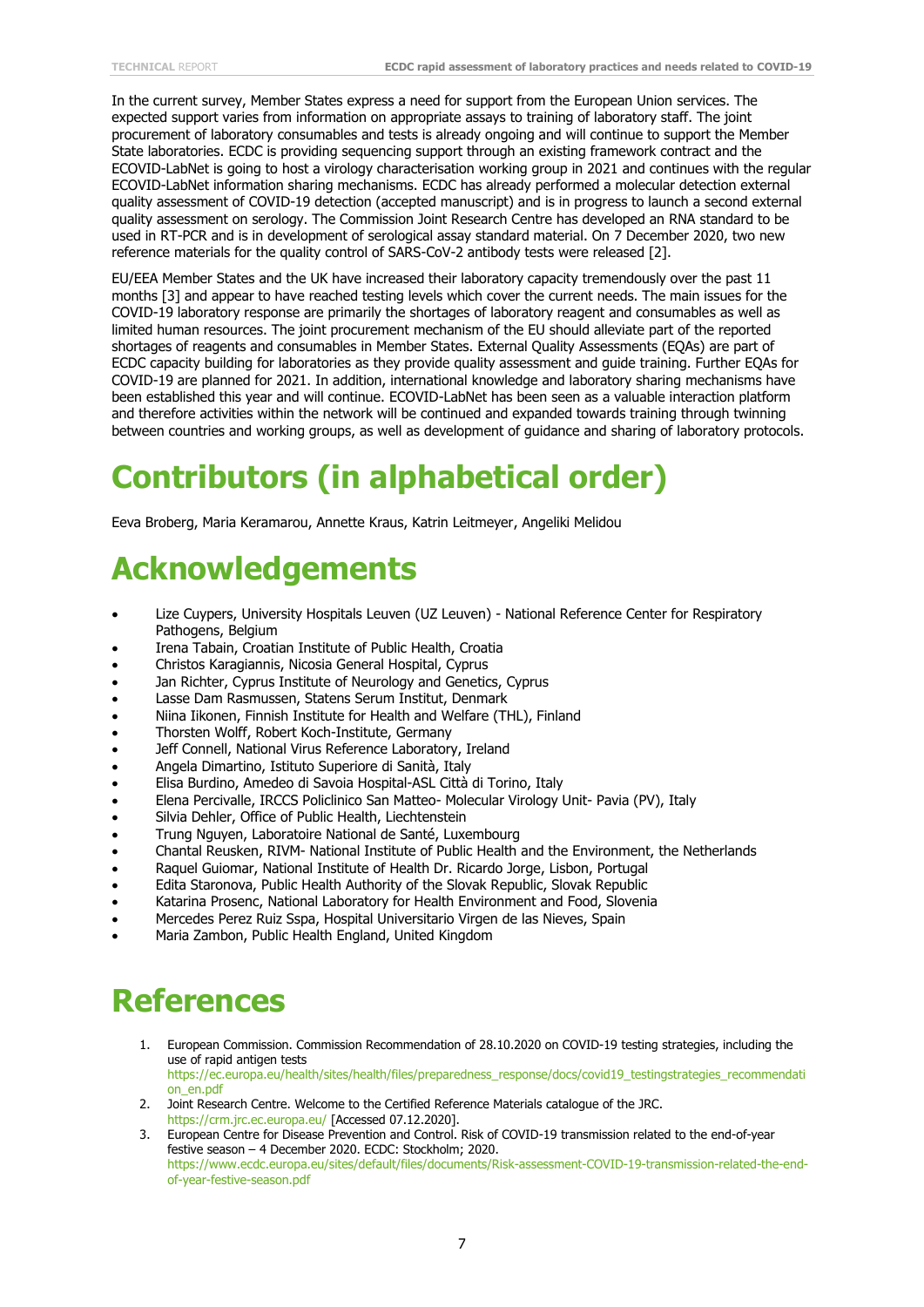## **Annex 1. COVID-19 case definitions in use as of 3 December 2020**

| Country         | Link to COVID-19 case definition currently used                                                                                 |
|-----------------|---------------------------------------------------------------------------------------------------------------------------------|
| Belgium         | https://covid-19.sciensano.be/sites/default/files/Covid19/COVID-19 Case%20definition Testing NL.pdf                             |
| Croatia         | https://www.ecdc.europa.eu/en/covid-19/surveillance/case-definition                                                             |
| Cyprus          | https://www.ecdc.europa.eu/en/covid-19/surveillance/case-definition                                                             |
| <b>Denmark</b>  | https://www.sst.dk/da/udgivelser/2020/retningslinjer-for-haandtering-af-covid-19                                                |
| Finland         | https://www.ecdc.europa.eu/en/covid-19/surveillance/case-definition                                                             |
| Germany         | https://www.rki.de/DE/Content/InfAZ/N/Neuartiges Coronavirus/Falldefinition.pdf? blob=publicationFil                            |
| Ireland         | https://www.hpsc.ie/a-z/respiratory/coronavirus/novelcoronavirus/casedefinitions/                                               |
| Italy           | https://snlg.iss.it/wp-content/uploads/2020/03/CircolareMinSal DefinizioneCasoCOVID19.pdf                                       |
| Liechtenstein   | https://www.baq.admin.ch/baq/de/home/krankheiten/ausbrueche-epidemien-pandemien/aktuelle-ausbrueche-epidemien/novel-            |
|                 | cov/information-fuer-die-aerzteschaft.html                                                                                      |
| Portugal        | https://covid19.min-saude.pt/wp-content/uploads/2020/11/Norma_020_2020.pdf                                                      |
| Slovak Republic | https://www.ecdc.europa.eu/en/covid-19/surveillance/case-definition                                                             |
| Slovenia        | https://www.nijz.si/sites/www.nijz.si/files/uploaded/definicija_za_prijavo_in_spremljanje_novega_koronavirusa_16_3_2020_usklaje |
|                 | no poslano beovic .pdf                                                                                                          |
| Spain           | https://www.mscbs.gob.es/profesionales/saludPublica/ccayes/alertasActual/nCov/documentos/COVID19_Estrategia_vigilancia_y_       |
|                 | control_e_indicadores.pdf                                                                                                       |
| The Netherlands | ttps://lci.rivm.nl/richtlijnen/covid-19                                                                                         |
| United Kingdom  |                                                                                                                                 |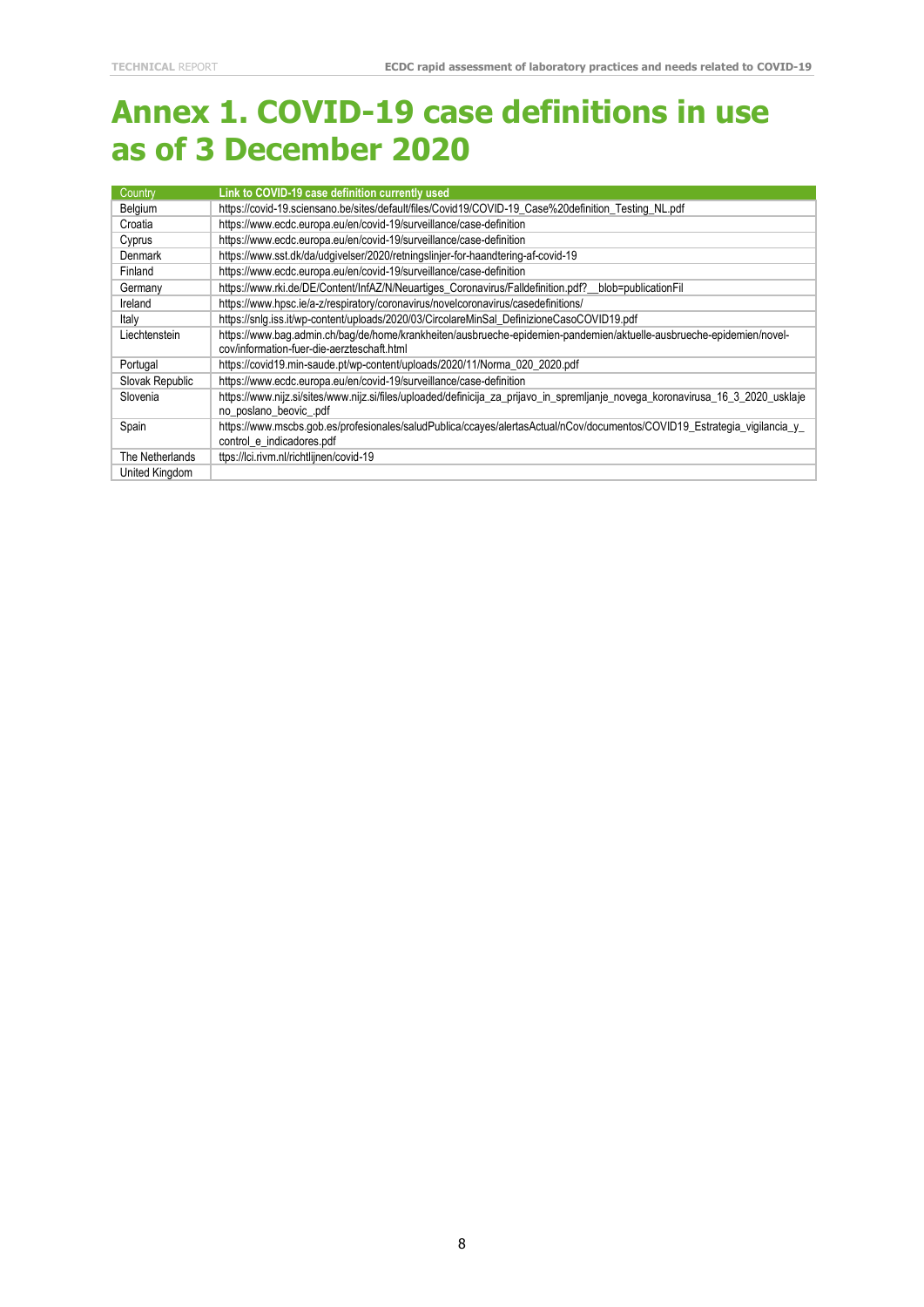# **Annex 2. Questionnaire**

**Question 1.** Do you consider your overall country testing capacities sufficient for the next 4 months, assuming the current or increasing COVID-19 testing demands?

- Yes
- No [if no, please explain in comments]
- Don't know

**Question 2.** Do you foresee reaching the limit of testing capacities in your country in the next 4 months based on the current testing demand?

- Yes [please explain in comments]
- No
- Don't know

**Question 3**. What proportion of RT-PCR tests are currently returned within 24 hours?

- $\Omega$ <sup> $\alpha$ </sup>
- up to 25%
- up to 50%
- up to 75%
- 100%
- Don't know

**Question 4.** Do you foresee a need for prioritisation of certain target groups for testing in your country in the next 4 months? [multiple choices can be made]

- Hospitalised patients
- Elderly people and those with underlying chronic medical conditions
- Healthcare workers
- ARI / ILI patients in sentinel settings
- Other [please explain your prioritisation]

**Question 5.** What is the COVID-19 case definition currently used in your country? Please provide a link if available.

**Question 6.** Have you integrated rapid antigen tests or other rapid tests into your COVID-19 case definition?

- Yes [please provide a link to your case definition in comments]
- Not yet, but plan to do so within the next 4 months
- Not within the next 4 months
- No, we don't plan to integrate rapid tests in our case definition
- Don´t know

**Question 6a.** Which rapid tests are you using or planning to use? [multiple choices can be made]

**Question 6b.** For which purpose are you using rapid antigen tests or other rapid tests? [multiple choices can be made]

**Question 7.** Do you aim to implement other type of rapid tests than rapid antigen tests, e.g. Loop-mediated Isothermal Amplification (LAMP) based assays?

- Yes
- No
- Don't know